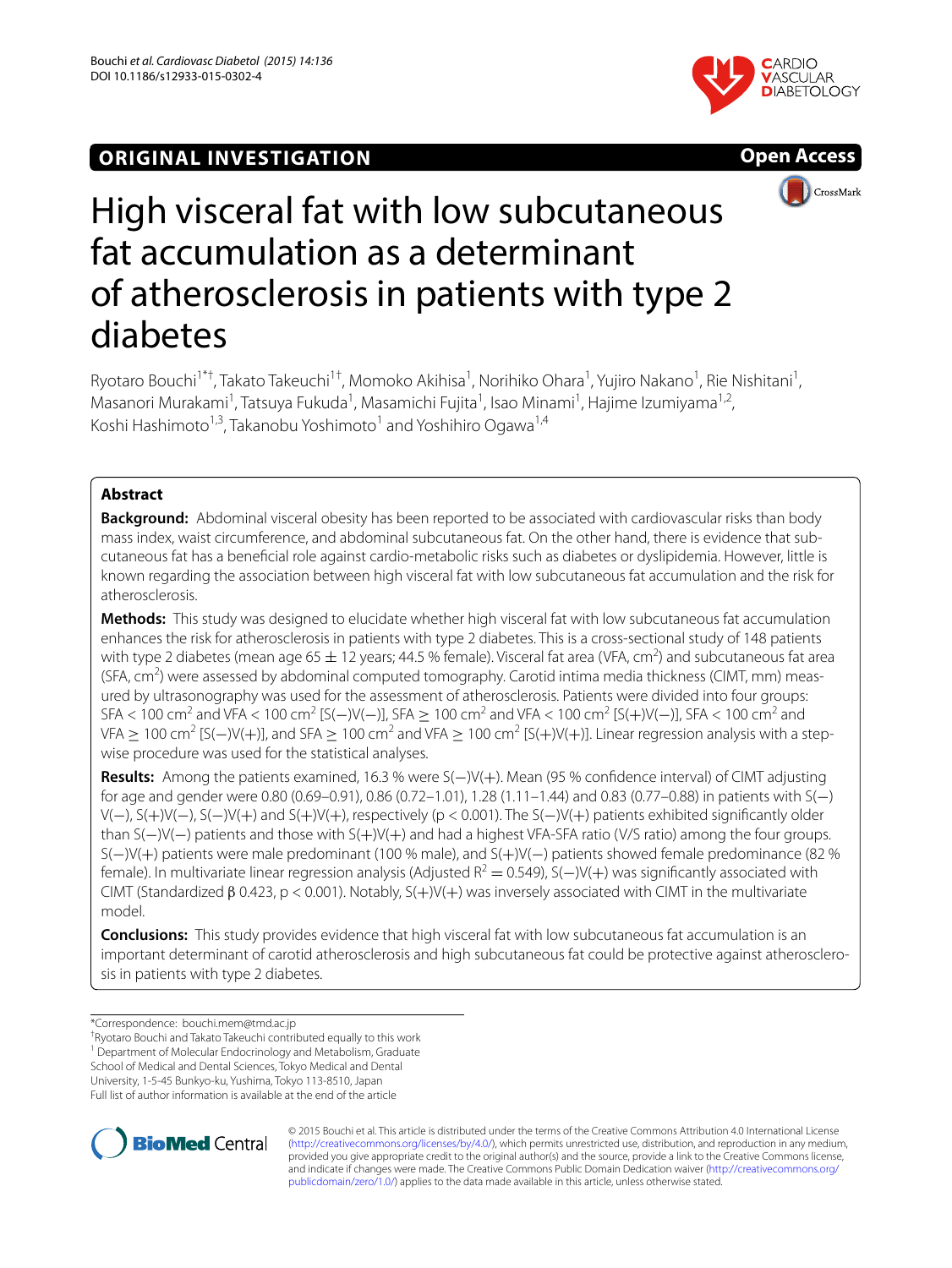# **Background**

Obesity has been reported to be associated with insulin resistance, dyslipidemia, and hypertension, thus increasing the risk for cardiovascular disease  $(CVD)$  [[1–](#page-5-2)[4](#page-5-3)]. Regarding body fat distribution, abdominal visceral fat has been more strongly associated with cardiovascular risks than body mass index (BMI), waist circumference, and abdominal subcutaneous fat [\[5](#page-5-4), [6](#page-5-5)]. Therefore, evaluation and management of visceral fat accumulation is important to reduce cardio-metabolic burdens. Recently, we have reported that increased visceral fat with normal BMI is associated with arterial stiffening in patients with type 2 diabetes [\[7](#page-5-6)]. On the other hand, there is evidence that subcutaneous fat has a beneficial role against cardio-metabolic risks such as diabetes or dyslipidemia [[8,](#page-5-7) [9\]](#page-5-8). These observations suggest the importance of direct evaluation of visceral and subcutaneous fat accumulation for the management of atherosclerosis; therefore it is possible that increased visceral fat with decreased subcutaneous fat accumulation is positively associated with atherosclerosis. Here we investigated the impact of body fat distribution, i.e. increased visceral fat with decreased subcutaneous fat accumulation, on carotid atherosclerosis in Japanese patients with type 2 diabetes.

# **Methods**

# **Subjects**

Patients with type 2 diabetes who regularly visited Tokyo Medical and Dental University Hospital participated in this study. Patients were eligible, if they were aged  $\geq$ 20 years, and 148 consequential patients who underwent abdominal computed tomography (CT) for the assessment of visceral and subcutaneous fat accumulation were enrolled. Patients with severe renal impairment [estimated glomerular filtration rate (eGFR) <15 mL/  $min/1.73$   $m^2$  or undergoing renal replacement therapy], pregnant women, and those with infectious or malignant diseases were excluded. Type 2 diabetes was diagnosed according to the criteria of the Japan Diabetes Society (JDS) [\[10](#page-5-9)]. This study complies with the principles laid by Declaration of Helsinki and has been approved by the ethical committee of Tokyo Medical and Dental University (No. 2103).

# **Clinical and biochemical analysis**

Visceral fat area (VFA) and subcutaneous fat area (SFA) were measured at the level of umbilicus by abdominal CT examination (Aquilion PRIME, Toshiba Medical Systems, Tochigi, Japan). Atherosclerosis was assessed by

carotid intima media thickness (CIMT) using an echotomographic system (Aplio XG SSA790A, Toshiba Medical Systems, Tochigi, Japan) with a 7.5-MHz linear transducer, as reported previously [\[11](#page-5-0)]. Following the criteria of visceral fat obesity as recommended by the Japan Society for the Study of Obesity [[12](#page-5-1)], we defined visceral and subcutaneous fat accumulation; they were classified into four groups as follows:  $SFA < 100 \text{ cm}^2$  and  $VFA < 100 \text{ cm}^2$  $[S(-)V(-)]$ , SFA  $\geq 100 \text{ cm}^2$  and VFA <  $100 \text{ cm}^2$   $[S(+)]$  $V(-)$ ], SFA < 100 cm<sup>2</sup> and VFA ≥ 100 cm<sup>2</sup> [S(-)V(+)] and SFA  $\geq 100 \text{ cm}^2$  and VFA  $\geq 100 \text{ cm}^2$  [S(+)V(+)].

# **Statistical analysis**

Statistical analysis was performed using programs available in the SPSS version 21.0 statistical package (SPSS Inc., Chicago, IL, USA). Data are presented as mean  $\pm$  SD or geometric mean with 95 % confidence interval (CI) as appropriate according to data distribution. Differences among the four groups were tested with a one-way ANOVA (continuous variables) or Chi square test (categorical variables) followed by Tukey–Kramer methods for the post hoc analyses. Linear regression analysis with a stepwise procedure was used to assess the cross-sectional association of each manifestation of abdominal (VFA) and subcutaneous (SFA) fat accumulation with carotid atherosclerosis. The following covariates were incorporated into the analysis; age, gender, duration of diabetes, smoking status, systolic blood pressure, triglycerides, high-density lipoprotein (HDL) cholesterol, low-density lipoprotein (LDL) cholesterol, HbA1c, urinary albuminto-creatinine ratio (ACR), eGFR, and the use of insulin, the use of calcium channel blockers (CCBs), angiotensin-converting enzyme inhibitors, angiotensin receptor blockers (ARBs), statins, and anti-platelet agents. We also underwent a sensitivity analysis to examine the association of VFA and SFA with CIMT, using the cutoff of 100 and 150 cm<sup>2</sup> in VFA and SFA, respectively, because the average of SFA in this study was approximately  $150 \text{ cm}^2$ . Differences were considered to be statistically significant at p value less than 0.05.

# **Results**

A total of 148 Japanese patients with type 2 diabetes (mean age  $65 \pm 12$  years; 44.5 % female) were enrolled in this study. Among the participants, 16.3 % ( $N = 11$ ) were classified as  $S(-)V(+)$ , and 23.0 % (N = 34), 26.4 % (N = 39) and 43.2 % (N = 64) were classified as  $S(-)$  $V(-)$ , S(+)V(-), and S(+)V(+), respectively (Fig. [1\)](#page-2-0). As shown in Table [1,](#page-2-1)  $S(-)V(+)$  patients were older than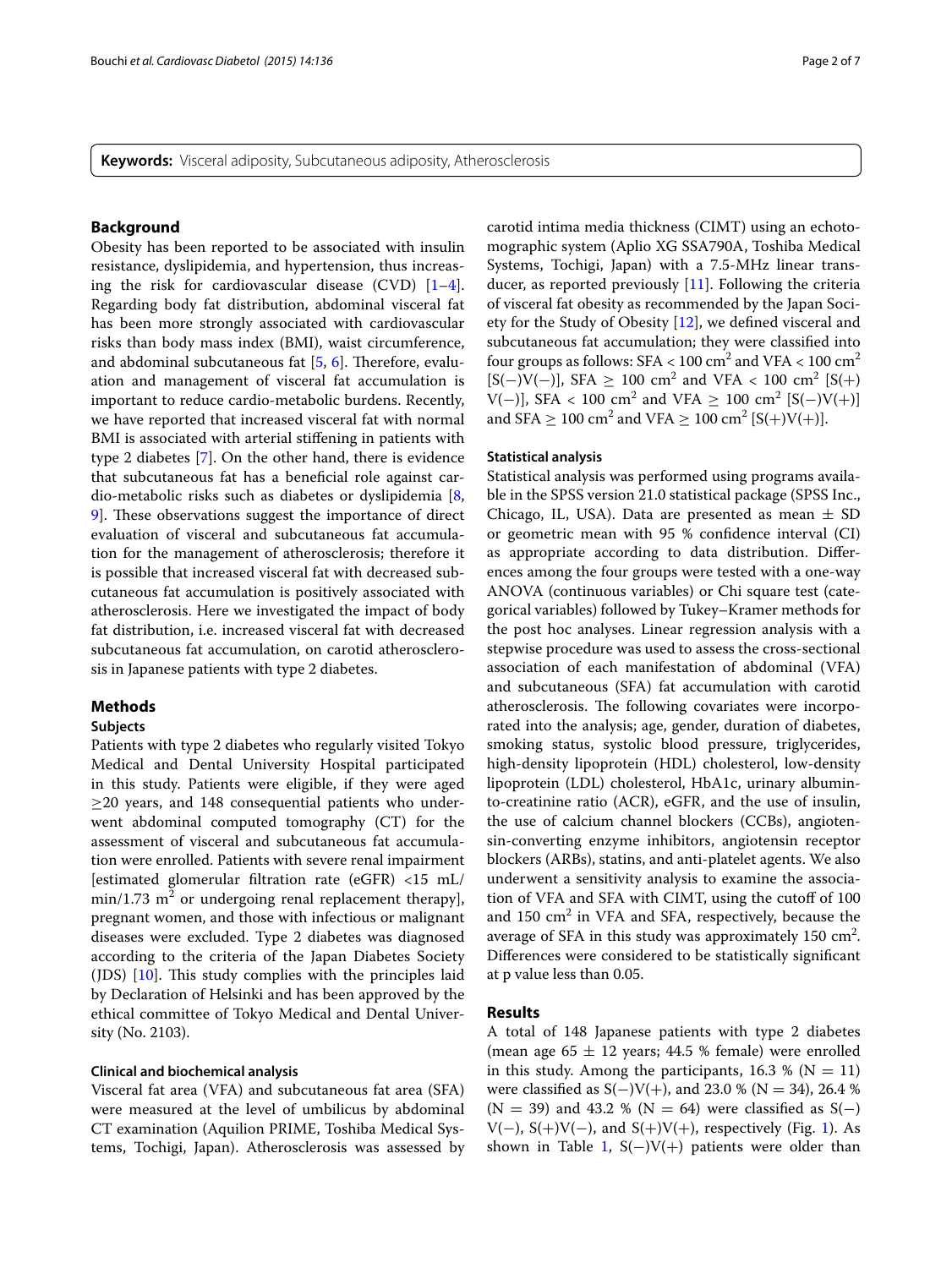

<span id="page-2-0"></span>S(-)V(-) patients (p = 0.004) and S(+)V(+) (p = 0.036), and had a significantly higher VFA-SFA ratio (V/S ratio)

## <span id="page-2-1"></span>**Table 1 Clinical data of patients with type 2 diabetes**

than S(-)V(-) (p < 0.001), S(+)V(-) (p < 0.001), and  $S(+)V(+)$  patients (p < 0.001). Systolic blood pressure in  $S(−)V(+)$  patients were significantly higher than  $S(−)$ V(−) (p < 0.001) and S(+)V(−) patients (p < 0.001). Interestingly, there were appreciable differences in gender and fat distribution between S(−)V(+) and S(+) V(−) patients, without a significant difference in BMI. In this study,  $S(-)V(+)$  patients were male predominant (100 % male), and  $S(+)V(-)$  patients showed female predominance (82 % female). Moreover,  $S(-)V(+)$  patients had significantly higher uric acid ( $p < 0.001$ ) and glutamyl transpeptidase (γ-GTP) ( $p < 0.001$ ) levels than S(+) V(−) patients. The S(−)V(+) patients had reached the maximum BMI at younger age (43  $\pm$  12 years) than S(+) V(−) patients (47  $\pm$  11 years) and S(+)V(+) patients  $(51 \pm 13 \text{ years})$ . The maximum BMI in S(-)V(+) patients was significantly lower than that  $S(+)V(-)$  and  $S(+)V(+)$  patients (data not shown). Medications were listed in Table [2.](#page-3-0) None of  $S(−)V(+)$  patients received biguanides nor statins, although  $S(-)V(+)$  patients showed increased visceral fat accumulation. The number

| $VFA$ (cm <sup>2</sup> )<br>$SFA$ (cm <sup>2</sup> ) | $< 100$             |                     | $\geq$ 100          |                     | p value* |
|------------------------------------------------------|---------------------|---------------------|---------------------|---------------------|----------|
|                                                      | $<$ 100 (N = 34)    | $\geq$ 100 (N = 39) | $<$ 100 (N = 11)    | $\geq$ 100 (N = 64) |          |
| $VFA$ (cm <sup>2</sup> )                             | $56 \pm 26$         | $74 \pm 21$         | $149 \pm 34$        | $175 \pm 52$        | < 0.001  |
| $SFA$ (cm <sup>2</sup> )                             | $61 \pm 23$         | $157 + 41$          | $78 \pm 16$         | $149 + 34$          | < 0.001  |
| VFA-to-SFA ratio                                     | $1.00 \pm 0.43$     | $0.50 \pm 0.20$     | $1.98 \pm 0.62$     | $0.92 \pm 0.33$     | < 0.001  |
| Age (years)                                          | $70 \pm 10$         | $64 \pm 11$         | $72 \pm 6$          | $62 \pm 12$         | 0.001    |
| Gender (% male)                                      | 77                  | 18                  | 100                 | 59                  | < 0.001  |
| BMI ( $kg/m2$ )                                      | $19.4 \pm 2.1$      | $23.2 \pm 2.4$      | $22.5 \pm 1.8$      | $27.0 \pm 3.8$      | < 0.001  |
| SBP (mmHg)                                           | $118 + 15$          | $115 \pm 9$         | $136 \pm 13$        | $129 \pm 11$        | < 0.001  |
| DBP (mmHg)                                           | $68 \pm 11$         | $66 \pm 9$          | $78 \pm 15$         | $75 \pm 12$         | < 0.001  |
| Current smoker (%)                                   | $\circ$             | 5                   | 18                  | 11                  | 0.111    |
| Duration of diabetes (years)                         | $4.9(4.2 - 5.7)$    | $2.6(2.2 - 3.2)$    | $3.8(3.0-4.8)$      | $3.2(3.1 - 3.3)$    | 0.120    |
| HbA1c (%)                                            | $6.9 \pm 1.0$       | $6.7 \pm 0.4$       | $6.7 \pm 0.4$       | $7.4 \pm 1.7$       | 0.024    |
| Triglycerides (mmol/l)                               | $1.36(1.15 - 1.61)$ | $1.01(0.88 - 1.16)$ | $1.16(0.79 - 1.69)$ | $1.67(1.43 - 1.96)$ | 0.001    |
| HDL cholesterol (mmol/l)                             | $1.48 \pm 0.52$     | $1.50 \pm 0.58$     | $1.61 \pm 0.42$     | $1.52 \pm 0.44$     | 0.900    |
| LDL cholesterol (mmol/l)                             | $2.42 \pm 0.72$     | $2.80 \pm 1.05$     | $2.80 \pm 0.75$     | $2.95 \pm 0.82$     | 0.052    |
| Uric acid $(\mu \text{mol/l})$                       | $282 \pm 85$        | $265 \pm 82$        | $395 \pm 91$        | $335 \pm 58$        | < 0.001  |
| eGFR (ml/min/1.73 m <sup>2</sup> )                   | $76.8 \pm 18.1$     | $73.0 \pm 21.5$     | $62.3 \pm 22.6$     | $70.6 \pm 23.4$     | 0.250    |
| Log ACR (mq/q)                                       | $24(18-31)$         | $23(15-35)$         | $25(11-55)$         | $45(31-68)$         | < 0.001  |
| PDR (%)                                              | 6                   | 0                   | $\Omega$            | 11                  | 0.128    |
| AST (U/I)                                            | $25(23-27)$         | $21(19-24)$         | $27(22-34)$         | $25(23-28)$         | 0.060    |
| ALT (U/I)                                            | $21(17-25)$         | $16(14-17)$         | $21(14-31)$         | $27(23-31)$         | < 0.001  |
| $\gamma$ -GTP (U/I)                                  | $26(23-31)$         | $23(21-25)$         | 64 (37 - 112)       | 41 (29-59)          | < 0.001  |
| CIMT (mm)                                            | $0.86 \pm 0.17$     | $0.88 \pm 0.07$     | 1.30 0.41           | $0.81 \pm 0.17$     | < 0.001  |

Data are expressed as mean  $\pm$  SD, geometric mean (95 % CI) or percentage

*ALT* alanine aminotransferase, *AST* asparatate aminotransferase, *CIMT* carotid intima media thickness, *DBP* diastolic blood pressure, *eGFR* estimated glomerular filtration rate, *γ-GTP* glutamyl transpeptidase, *HDL* high-density lipoprotein, *LDL* low-density lipoprotein, *PDR* proliferative diabetic retinopathy, *SBP* systolic blood pressure

\* One-way ANOVA or Chi square test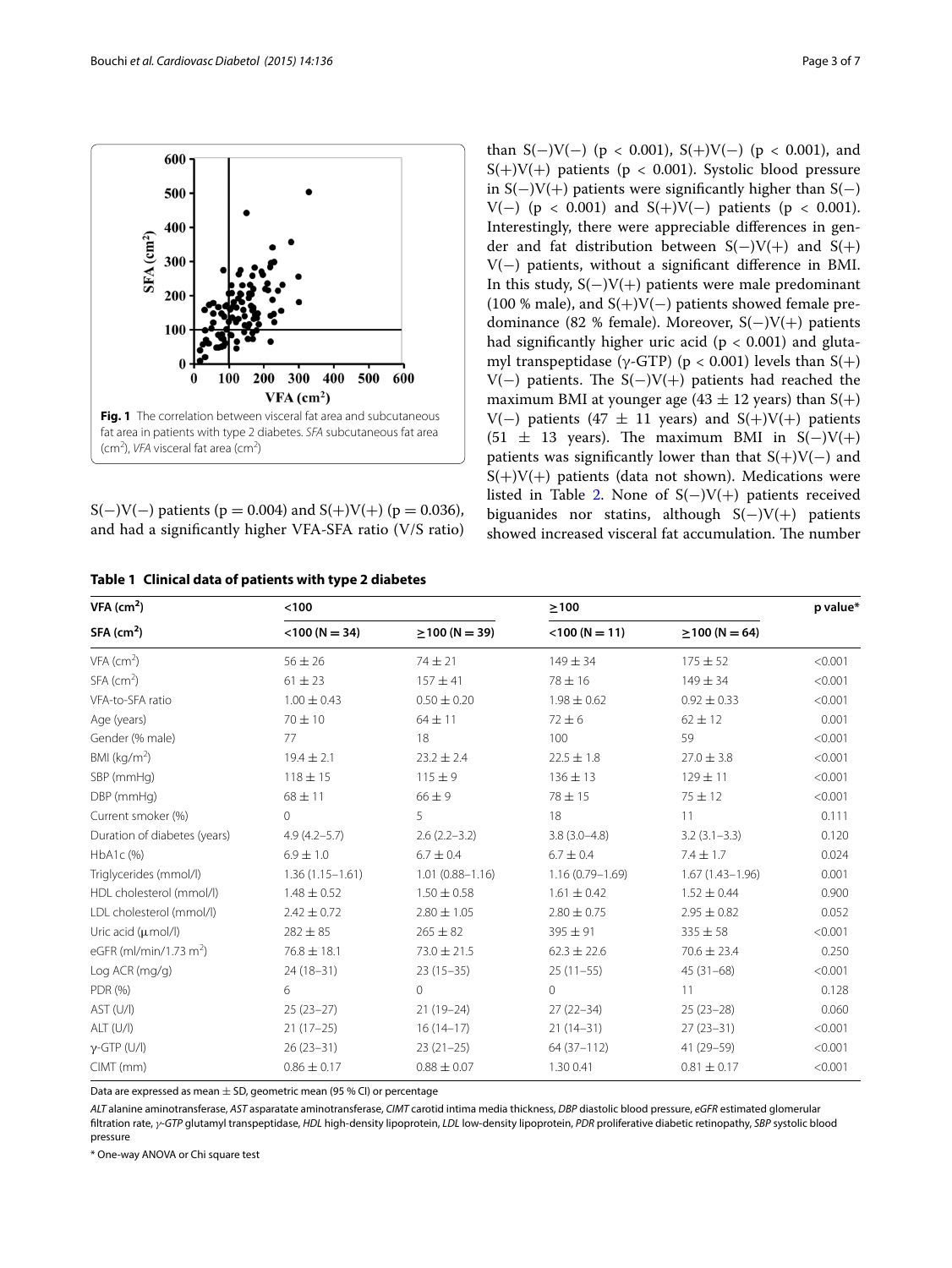| $VFA$ (cm <sup>2</sup> ) | $<$ 100 $\,$     |                     | $\geq$ 100       |                     | p value* |
|--------------------------|------------------|---------------------|------------------|---------------------|----------|
| $SFA$ (cm <sup>2</sup> ) | $<$ 100 (N = 34) | $\geq$ 100 (N = 39) | $<$ 100 (N = 11) | $\geq$ 100 (N = 34) |          |
| OHA (%)                  | 41.2             | 33.3                | 54.5             | 54.7                | 0.164    |
| Sulfonylureas (%)        | 25.0             | 0.0                 | 12.5             | 22.4                | 0.055    |
| Biguanides (%)           | 16.7             | 15.4                | 0.0              | 40.8                | 0.012    |
| Alpha-Gls (%)            | 25.0             | 0.0                 | 12.5             | 10.2                | 0.048    |
| TZDs(%)                  | 8.3              | 0.0                 | 7.7              | 6.1                 | 0.301    |
| DPP4 inhibitors (%)      | 25.0             | 42.3                | 62.5             | 34.7                | 0.245    |
| Glinides (%)             | 8.3              | 0.0                 | 0.0              | 0.0                 | 0.070    |
| GLP-1 agonists (%)       | 0.0              | 0.0                 | 0.0              | 2.0                 | 0.754    |
| Insulin (%)              | 41.2             | 38.5                | 18.2             | 35.9                | 0.575    |
| ACEIs (%)                | 0.0              | 5.4                 | 0.0              | 3.2                 | 0.516    |
| ARBs (%)                 | 17.6             | 24.3                | 45.5             | 44.4                | 0.025    |
| CCBs(%)                  | 11.8             | 5.4                 | 36.4             | 30.2                | 0.007    |
| Beta blockers (%)        | 5.9              | 18.9                | 18.2             | 14.3                | 0.424    |
| Alpha blockers (%)       | 0.0              | 5.4                 | 0.0              | 1.6                 | 0.383    |
| Diuretics (%)            | 5.9              | 24.3                | 9.1              | 11.1                | 0.110    |
| Statins (%)              | 11.8             | 16.2                | 0.0              | 34.9                | 0.007    |
| Fibrates (%)             | 0.0              | 0.0                 | 0.0              | 3.2                 | 0.451    |
| UA-lowering agents       | 0.0              | 10.8                | 9.1              | 6.3                 | 0.289    |
| Anti-platelets (%)       | 11.8             | 0.0                 | 9.1              | 12.7                | 0.168    |

<span id="page-3-0"></span>**Table 2 Medications of patients with type 2 diabetes**

Data are expressed as percentage

*ACEI* angiotensin-converting enzyme inhibitor, *ARB* angiotensin receptor blocker, *CCB* calcium channel blocker, *DPP4* dipeptidyl peptidase-4, *GI* glycosidase inhibitor, *GLP-1* glucagon-like peptide**-**1, *OHA* oral hypoglycemic agent, *TZD* thiazolidinedione, *UA* uric acid

\* Chi square test

of  $S(+)V(+)$  patients taking biguanides and statins was greater than those of  $S(-)V(-)$ ,  $S(+)V(-)$ , and  $S(+)V(+)$ patients.

As expected,  $S(-)V(+)$  patients had the highest CIMT level among the four groups [vs.  $S(-)V(-)$  (p < 0.001), vs. S(+)V(−) (p < 0.00[1](#page-2-1)), vs. S(+)V(+) (p < 0.001)] (Table 1). After adjustment for age and gender, mean (95 % CI) of CIMT were 0.80 (0.69–0.91), 0.86 (0.72–1.01), 1.28 (1.11–1.44) and 0.83 (0.77–0.88) in patients with S(−)  $V(-)$ , S(+)V(-), S(-)V(+) and S(+)V(+), respectively (p < 0.001). On the other hand, CIMT level in  $S(+)V(+)$ patients was roughly equivalent to those in  $S(-)V(-)$ and  $S(+)V(-)$  patients. In the univariate analysis,  $S(-)$  $V(+)$  was significantly associated with CIMT (standardized β 0.531, p < 0.001); whereas  $S(+)V(+)$  and  $S(+)V(+)$ were not associated with CIMT (Table [3](#page-4-0)). In the multivariate analysis,  $S(-)V(+)$  remained to be significantly associated with the risk for CIMT (standardized β 0.423,  $p < 0.001$ ). Adjusted  $R^2$  was 0.549 in the model. Notably,  $S(+)V(+)$  was inversely associated with CIMT in the multivariate model. Using V/S ratio as the indicator for balance of visceral and subcutaneous fat accumulation, we also examined whether increased visceral fat relative to

subcutaneous fat is continuously associated with CIMT. In this study, V/S ratio showed significantly positive correlations with CIMT in both univariate (Standardized β 0.506,  $p < 0.001$ ) and multivariate linear regression analyses (Standardized β 0.383, p < 0.001). We finally underwent a sensitivity analysis using the cutoff of  $150 \text{ cm}^2$  for SFA because the average of SFA in this study was approximately 150 cm<sup>2</sup>. In the multivariate linear regression analysis, the association between SFA <  $150 \text{ cm}^2$  and VFA  $\geq 100 \text{ cm}^2$ and CIMT as compared with SFA  $<$  150 cm<sup>2</sup> and  $VFA < 100 \text{ cm}^2$  reached a marginal statistical significance (Standardized  $\beta$  0.190,  $p = 0.051$ ); whereas, patients with  $SFA \ge 150$  cm<sup>2</sup> and VFA  $\ge 100$  cm<sup>2</sup> were not significantly increased risk for CIMT.

# **Discussion**

Here, we demonstrate that  $S(-)V(+)$  patients are at an significantly increased risk for carotid atherosclerosis among Japanese patients with type 2 diabetes. Moreover, in multivariate analyses, there was a direct relationship between the presence of  $S(-)V(+)$  and risk for atherosclerosis and an inverse relationship between the presence of  $S(+)V(+)$  and risk for CIMT.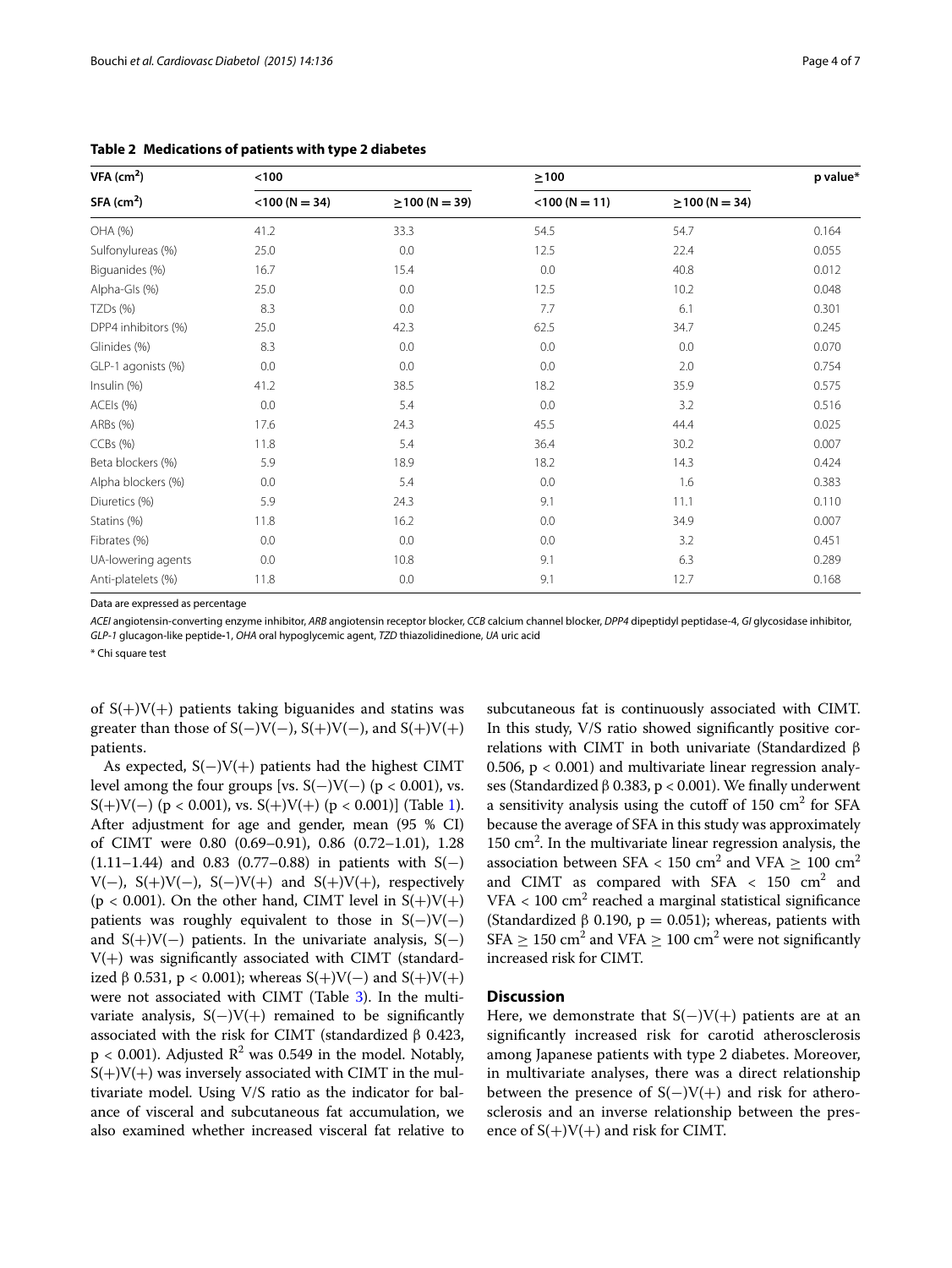<span id="page-4-0"></span>**Table 3 Linear regression analysis for risk factors of intima media thickness in patients with type 2 diabetes**

|                                                                                   | Standardized $\beta$ | p values |
|-----------------------------------------------------------------------------------|----------------------|----------|
| Univariates                                                                       |                      |          |
| SFA $> 100$ cm <sup>2</sup> and VFA $< 100$ cm <sup>2</sup> [S(+)<br>$V(-)$       | 0.032                | 0.813    |
| SFA < 100 cm <sup>2</sup> and VFA $\geq$ 100 cm <sup>2</sup> [S(-)<br>$V(+)$      | 0.531                | < 0.001  |
| $SFA \geq 100$ cm <sup>2</sup> and VFA $\geq 100$ cm <sup>2</sup> [S(+)<br>$V(+)$ | $-0.128$             | 0.359    |
| Multivariates                                                                     |                      |          |
| $SFA \ge 100$ cm <sup>2</sup> and VFA < 100 cm <sup>2</sup> [S(+)<br>$V(-)$       | $-0.100$             | 0.386    |
| SFA < 100 cm <sup>2</sup> and VFA > 100 cm <sup>2</sup> [S(-)<br>$V(+)$           | 0.423                | < 0.001  |
| SFA $> 100$ cm <sup>2</sup> and VFA $> 100$ cm <sup>2</sup> [S(+)<br>$V(+)$       | $-0.319$             | 0.009    |
| Age                                                                               | 0.575                | < 0.001  |
| Urinary ACR                                                                       | 0.299                | 0.001    |
| <b>CCBs</b>                                                                       | $-0.171$             | 0.023    |
| Duration of diabetes                                                              | 0.156                | 0.049    |

Covariates; age, gender, history of cardiovascular disease, systolic blood pressure, duration of diabetes, current smoking, HbA1c, low-density lipoprotein cholesterol, high-density lipoprotein cholesterol, logarithmically transformed triglycerides, C-reactive protein, eGFR, albuminuria, the use of insulin, oral hypoglycemic agents, renin-angiotensin system blockers, calcium channel blockers and statins

*ACR* albumin-to-creatinine ratio, *CCB* calcium channel blocker, *SFA* subcutaneous fat area, *VFA* visceral fat area

# **The association between body fat accumulation and atherosclerosis**

Visceral adipose tissue has been recently reported to be associated with coronary plaque characteristics in patients without diabetes [\[13](#page-5-10)] and visceral adipose tissue is a stronger risk factor of carotid atherosclerosis in Chinese adults [[14](#page-5-11)]. Therefore, our data support the notion that visceral fat accumulation is positively associated with atherosclerosis. By contrast, Ravussin and Smith [[15,](#page-6-0) [16\]](#page-6-1) proposed the possibility that the ability to retain fat in subcutaneous depot is beneficial against cardiometabolic risks. In addition, a more recent study clearly revealed that subcutaneous adipose thickness assessed by ultrasonography is inversely associated with carotid atherosclerosis in patients with type 2 diabetes [[17\]](#page-6-2). These observations taken together, suggest that body fat distribution should be evaluated with information on visceral and subcutaneous fat accumulation for the assessment of the risks for atherosclerosis.

# **Possible factors associated with fat distribution and atherosclerosis**

In this study,  $S(-)V(+)$  patients were elderly men with severe cardio-metabolic profiles, including elevated blood pressure and uric acid, and high V/S ratio. These

observations may partly explain the progression of atherosclerosis in  $S(-)V(+)$  patients. In addition,  $S(-)V(+)$ patients had reached maximum BMI at younger age than  $S(+)V(-)$  and  $S(+)V(+)$  patients. The maximum BMI in S(−)V(+) patients was low relative to  $S(+)V(−)$  and  $S(+)V(+)$  patients. It is interesting to speculate that  $S(-)$  $V(+)$  patients have lower capacity to store excess energy in subcutaneous fat depot than  $S(+)V(-)$  and  $S(+)V(+)$ patients. Then, what could affect body fat distribution? A recent large scale cross-sectional study demonstrated that abdominal adiposity is positively associated with a deteriorated cardio-metabolic risk profile in multi-ethnicities and that East Asians have the highest visceral relative to subcutaneous fat accumulation among whites, African Caribbean blacks, Hispanics, East Asians, and Southeast Asians [[18\]](#page-6-3). The Japanese men are likely to have a greater percent body fat than Australian men at any given BMI values [\[19](#page-6-4)]. Gender is also an important determinant of body fat distribution. Indeed, a genomewide association study meta-analysis showed sexual dimorphism in the genetic regulation of fat distribution traits [[20](#page-6-5)]. In this study, there was a clear gender difference in body fat distribution, with male predominance in  $S(-)V(+)$  and female predominance in  $S(+)V(-)$ . It has been observed that high fat stores in ectopic fat compartments including skeletal muscle are present in male patients newly diagnosed with type 2 diabetes and altered lipid partitioning within muscle is independently associated with carotid atherosclerosis [[21\]](#page-6-6). Després has recently proposed the lipid overflow-ectopic fat model [[22\]](#page-6-7). If the extra energy is channeled into insulin-sensitive subcutaneous adipose tissue, the subjects will be protective against the development of the metabolic syndrome; whereas, in cases where the adipose tissue has a limited ability to store the excess energy into subcutaneous adipose tissue, triglycerides surplus will be deposited at undesirable sites such as skeletal muscle and visceral adipose tissue, leading the insulin resistance, atherogenic dyslipidemia, and atherosclerosis. Therefore, it is possible that low capacity of subcutaneous fat accumulation in patients with  $S(-)V(+)$  could allow ectopic fat accumulation within muscle as well as visceral fat accumulation, consequently leading to increased risk for carotid atherosclerosis. It remains to be determined whether the association observed between  $S(-)V(+)$  and atherosclerosis in Japanese subjects with type 2 diabetes will also be observed in other populations.

# **Limitations**

There are a couple of limitations in this study. First, it is impossible to infer causality because of its cross-sectional design. Second, we evaluated visceral fat and subcutaneous fat accumulation using VFA and SFA at the level of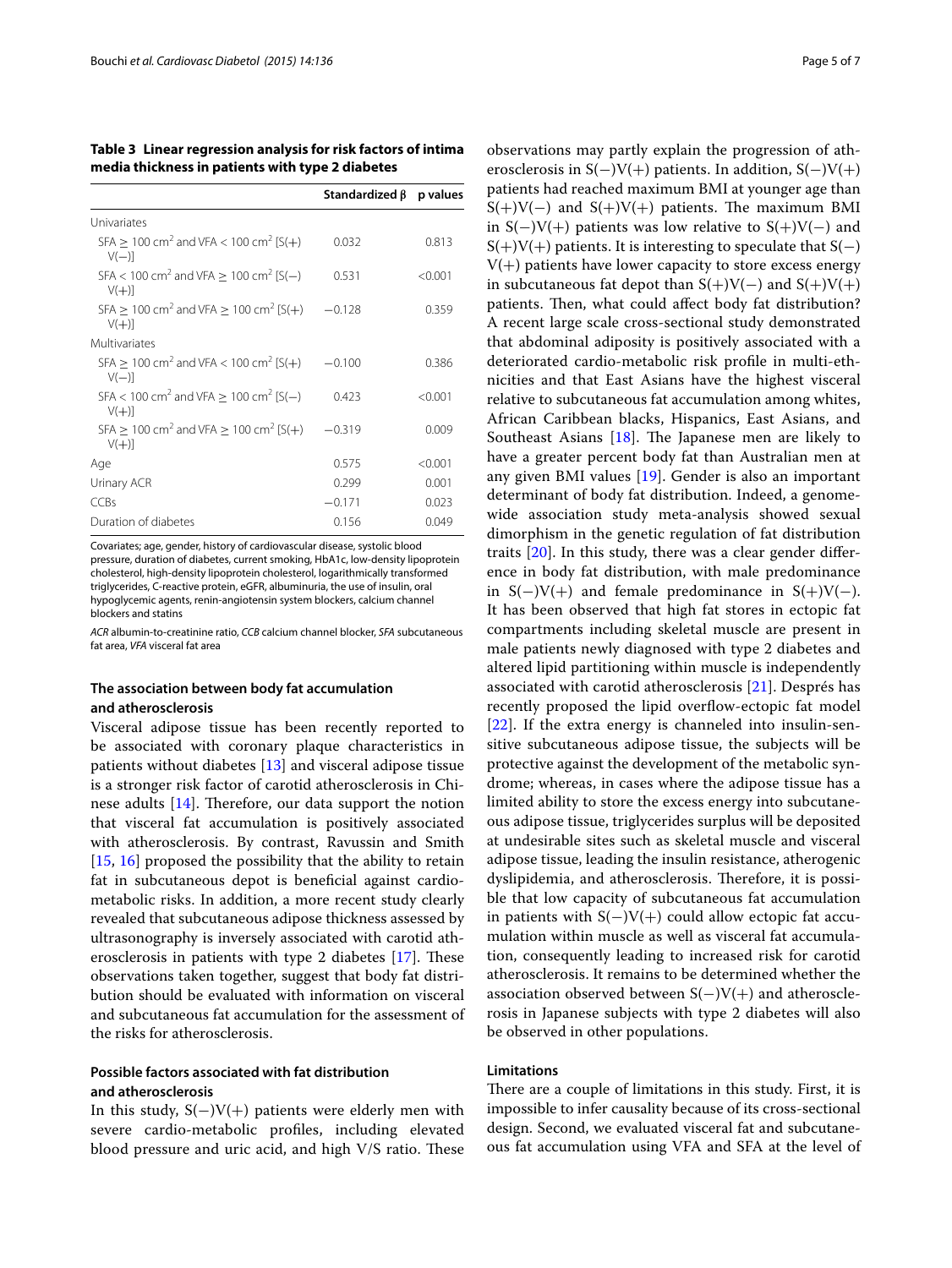umbilicus; therefore, fat accumulation in other fat depots such as thighs and legs were not evaluated. Third, population in this study was ethnically and socially homogeneous, because this study was hospital-based; therefore, generalization of our findings might be limited. Fourth, we were unable to obtain information on diet and exercise in this study. These lifestyle could affect the distribution of body fat and BMI levels and could be one of the variables that is accounting for this high risk of CIMT in patients with  $S(-)V(+)$ . Finally, it is important to undergo the sub-analyses to investigate the association of VFA and SFA accumulation with CIMT in different age groups, gender, and metabolic status; however, we could not undergo the analyses due to the relatively small sample size.

# **Conclusions**

It is of primary importance to identify diabetic patients who have advanced atherosclerosis because they are at extremely increased risk for CVD [[23,](#page-6-8) [24](#page-6-9)]. Our data suggest that imbalance of visceral and subcutaneous fat distribution, i.e. increased visceral fat with decreased subcutaneous fat accumulation, is an important determinant of atherosclerosis, whereas increased subcutaneous fat accumulation could buffer the deleterious effect of visceral fat accumulation in patients with type 2 diabetes.

### **Abbreviations**

ACEI: angiotensin-converting enzyme inhibitor; ACR: albumin-to-creatinine ratio; ALT: alanine aminotransferase; ARB: angiotensin receptor blocker; AST: asparatate aminotransferase; BMI: body mass index; CCBs: calcium channel blockers; CI: confidence interval; CIMT: carotid intima media thickness; CT: computed tomography; CVD: cardiovascular disease; DBP: diastolic blood pressure; DPP4: dipeptidyl peptidase-4; eGFR: estimated glomerular filtration rate; GI: glycosidase inhibitor; GLP-1: glucagon-like peptide**-**1; GTP: glutamyl transpeptidase; HDL: high-density lipoprotein; JDS: Japan Diabetes Society; LDL: low-density lipoprotein; OHA: oral hypoglycemic agent; PDR: proliferative diabetic retinopathy; SBP: systolic blood pressure; SFA: subcutaneous fat area; TZD: thiazolidinedione; UA: uric acid; VFA: visceral fat area.

#### **Authors' contributions**

TT, RB and YO designed the study, researched data, and wrote and edited the manuscript. RB, IM, TY, and YO contributed to intellectual discussion and reviewed and edited the manuscript. MA, MF, TF, MM, RN, YN, NO, HI and KH researched data. As the corresponding author and guarantor of this manuscript, RB is the guarantor of this work and, as such, had full access to all the data in the study and takes responsibility for the integrity of the data and the accuracy of the data analysis. All authors read and approved the final manuscript.

## **Author details**

<sup>1</sup> Department of Molecular Endocrinology and Metabolism, Graduate School of Medical and Dental Sciences, Tokyo Medical and Dental University, 1-5-45 Bunkyo-ku, Yushima, Tokyo 113-8510, Japan. <sup>2</sup> Center for Medical Welfare<br>and Liaison Services, Tokyo Medical and Dental University, Tokyo, Japan. <sup>3</sup> Department of Preemptive Medicine and Metabolism, Graduate School of Medical and Dental Sciences, Tokyo Medical and Dental University, Tokyo, Japan. <sup>4</sup> CREST, Japan Agency for Medical Research and Development, Tokyo, Japan.

#### **Acknowledgements**

This work was supported in part by Grants-in-Aid for Scientific Research from the Ministry of Education, Culture, Sports, Science and Technology of Japan. The authors thank all the staff of Department of Molecular Endocrinology and Metabolism, Tokyo Medical and Dental University and Ochanomizu Surugadai Clinic for their contributions.

#### **Competing interests**

The authors declare that they have no competing interests.

Received: 10 September 2015 Accepted: 2 October 2015 Published online: 07 October 2015

## **References**

- <span id="page-5-2"></span>1. Yusuf S, Hawken S, Ounpuu S, Bautista L, Franzosi MG, Commerford P, Lang CC, Rumboldt Z, Onen CL, Lisheng L, INTERHEART Study Investigators, et al. Obesity and the risk of myocardial infarction in 27,000 participants from 52 countries: a case-control study. Lancet. 2005;366:1640–9.
- 2. Fujimoto WY, Bergstrom RW, Boyko EJ, Chen KW, Leonetti DL, Newell-Morris L, Shofer JB, Wahl PW. Visceral adiposity and incident coronary heart disease in Japanese-American men. The 10-year follow-up results of the Seattle Japanese-American Community Diabetes Study. Diabetes Care. 1999;22:1808–12.
- 3. Britton KA, Massaro JM, Murabito JM, Kreger BE, Hoffmann U, Fox CS. Body fat distribution, incident cardiovascular disease, cancer, and allcause mortality. J Am Coll Cardiol. 2013;62:921–5.
- <span id="page-5-3"></span>4. Kanai H, Matsuzawa Y, Kotani K, Keno Y, Kobatake T, Nagai Y, Fujioka S, Tokunaga K, Tarui S. Close correlation of intra-abdominal fat accumulation to hypertension in obese women. Hypertension. 1990;16:484–90.
- <span id="page-5-4"></span>5. Després JP, Lemieux S, Lamarche B, Prud'homme D, Moorjani S, Brun LD, Gagné C, Lupien PJ. The insulin resistance-dyslipidemic syndrome: contribution of visceral obesity and therapeutic implications. Int J Obes Relat Metab Disord. 1995;19(Suppl 1):S76–86.
- <span id="page-5-5"></span>6. Fox CS, Massaro JM, Hoffmann U, Pou KM, Maurovich-Horvat P, Liu CY, Vasan RS, Murabito JM, Meigs JB, Cupples LA, et al. Abdominal visceral and subcutaneous adipose tissue compartments: association with metabolic risk factors in the Framingham Heart Study. Circulation. 2007;116:39–48.
- <span id="page-5-6"></span>7. Bouchi R, Minami I, Ohara N, Nakano Y, Nishitani R, Murakami M, Takeuchi T, Akihisa M, Fukuda T, Fujita M, et al. Impact of increased visceral adiposity with normal weight on the progression of arterial stiffness in Japanese patients with type 2 diabetes. BMJ Open Diabetes Res Care. 2015;3:e000081.
- <span id="page-5-7"></span>8. Snijder MB, Visser M, Dekker JM, Goodpaster BH, Harris TB, Kritchevsky SB, De Rekeneire N, Kanaya AM, Newman AB, Tylavsky FA, et al. Low subcutaneous thigh fat is a risk factor for unfavourable glucose and lipid levels, independently of high abdominal fat. The Health ABC Study. Diabetologia. 2005;48:301–8.
- <span id="page-5-8"></span>Porter SA, Massaro JM, Hoffmann U, Vasan RS, O'Donnel CJ, Fox CS. Abdominal subcutaneous adipose tissue: a protective fat depot? Diabetes Care. 2009;32:1068–75.
- <span id="page-5-9"></span>10. Committee of the Japan Diabetes Society on the Diagnostic Criteria of Diabetes Mellitus. Report of the committee on the classification and diagnostic criteria of diabetes mellitus. J Diabetes Investig. 2010;1:212–28.
- <span id="page-5-0"></span>11. Ito H, Komatsu Y, Mifune M, Antoku S, Ishida H, Takeuchi Y, Togane M. The estimated GFR, but not the stage of diabetic nephropathy graded by the urinary albumin excretion, is associated with the carotid intima-media thickness in patients with type 2 diabetes mellitus: a cross-sectional study. Cardiovasc Diabetol. 2010;9:18.
- <span id="page-5-1"></span>12. Examination Committee of Criteria for 'Obesity Disease' in Japan. Japan Society for the Study of Obesity. Circ J. 2002;66:987–92.
- <span id="page-5-10"></span>13. Osawa K, Miyoshi T, Koyama Y, Sato S, Akagi N, Morimitsu Y, Kubo M, Sugiyama H, Nakamura K, Morita H, et al. Differential association of visceral adipose tissue with coronary plaque characteristics in patients with and without diabetes mellitus. Cardiovasc Diabetol. 2014;13:61.
- <span id="page-5-11"></span>14. Ren C, Zhang J, Xu Y, Xu B, Sun W, Sun J, Wang T, Xu M, Lu J, Wang W, et al. Association between carotid intima-media thickness and index of central